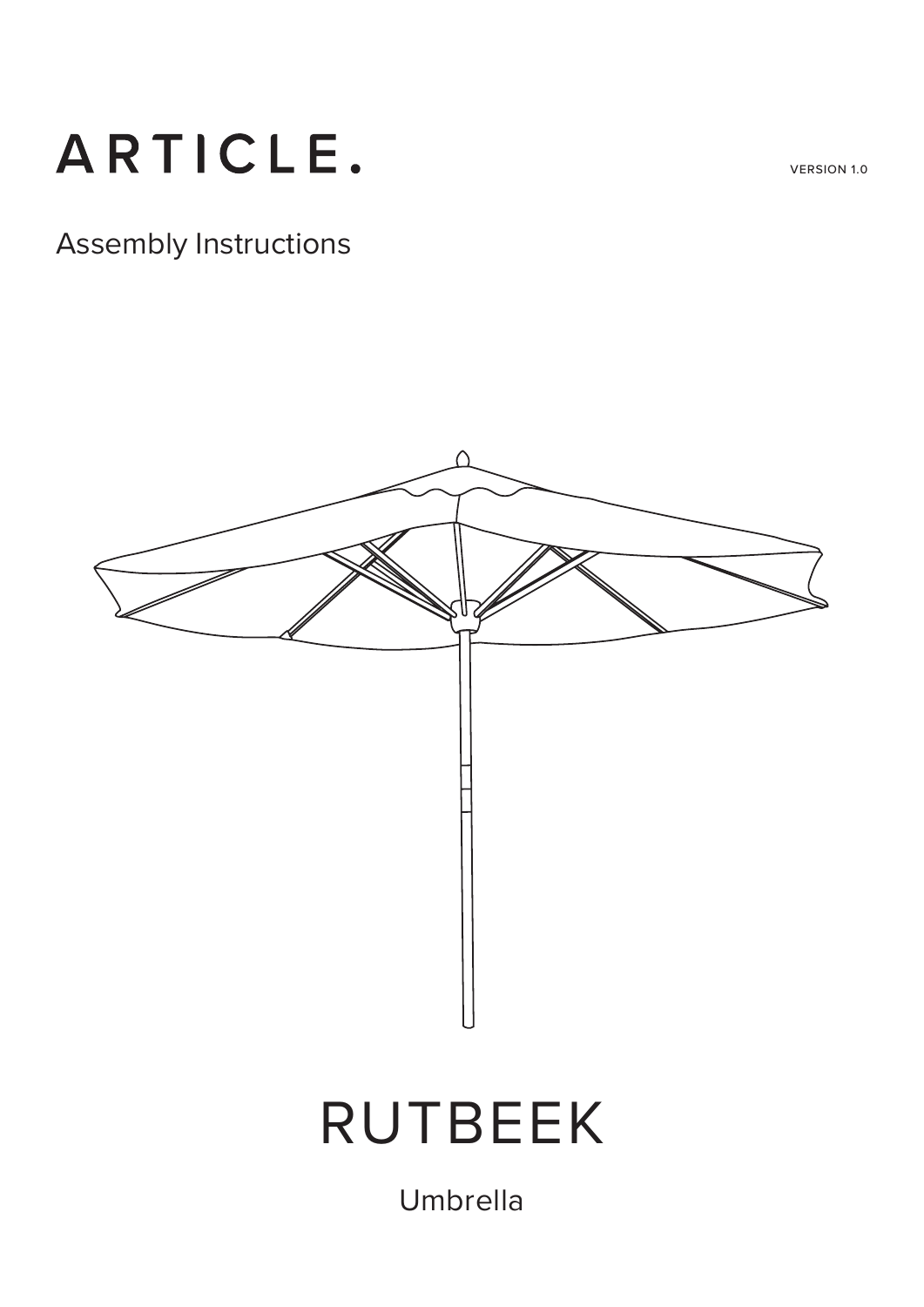## ASSEMBLY INSTRUCTIONS

Read these instructions carefully and keep for future reference. Refer to parts inventory for guidance, and ensure you have all pieces before starting.

When assembling, place all parts on a soft, clean, and flat surface such as a carpet to prevent scratches.

If you're having difficulty, our friendly Customer Care team is always here to help. Call us at **1.888.746.3455** during business hours, email **service@article.com** or chat live at **article.com**.



**# OF PEOPLE**

**TOOL FREE**

|    | <b>PARTS INVENTORY</b>        |     |
|----|-------------------------------|-----|
| ID | <b>DESCRIPTION</b>            | QΤY |
| A  | UMBRELLA TOP SEGMENT          |     |
| B  | UMBRELLA STAND BOTTOM SEGMENT |     |

| Be careful about pinch hazards during installation |
|----------------------------------------------------|
| and opening / closing of patio umbrella,           |
| do not allow children to operate.                  |

- Always use patio umbrella with the base designed for it.
- This product is not designed to have products hanging from the frame, canopy, ribs or have lights and sources of heat installed under canvas.
- Do not install near an open / direct flame, cooking areas, or under power lines.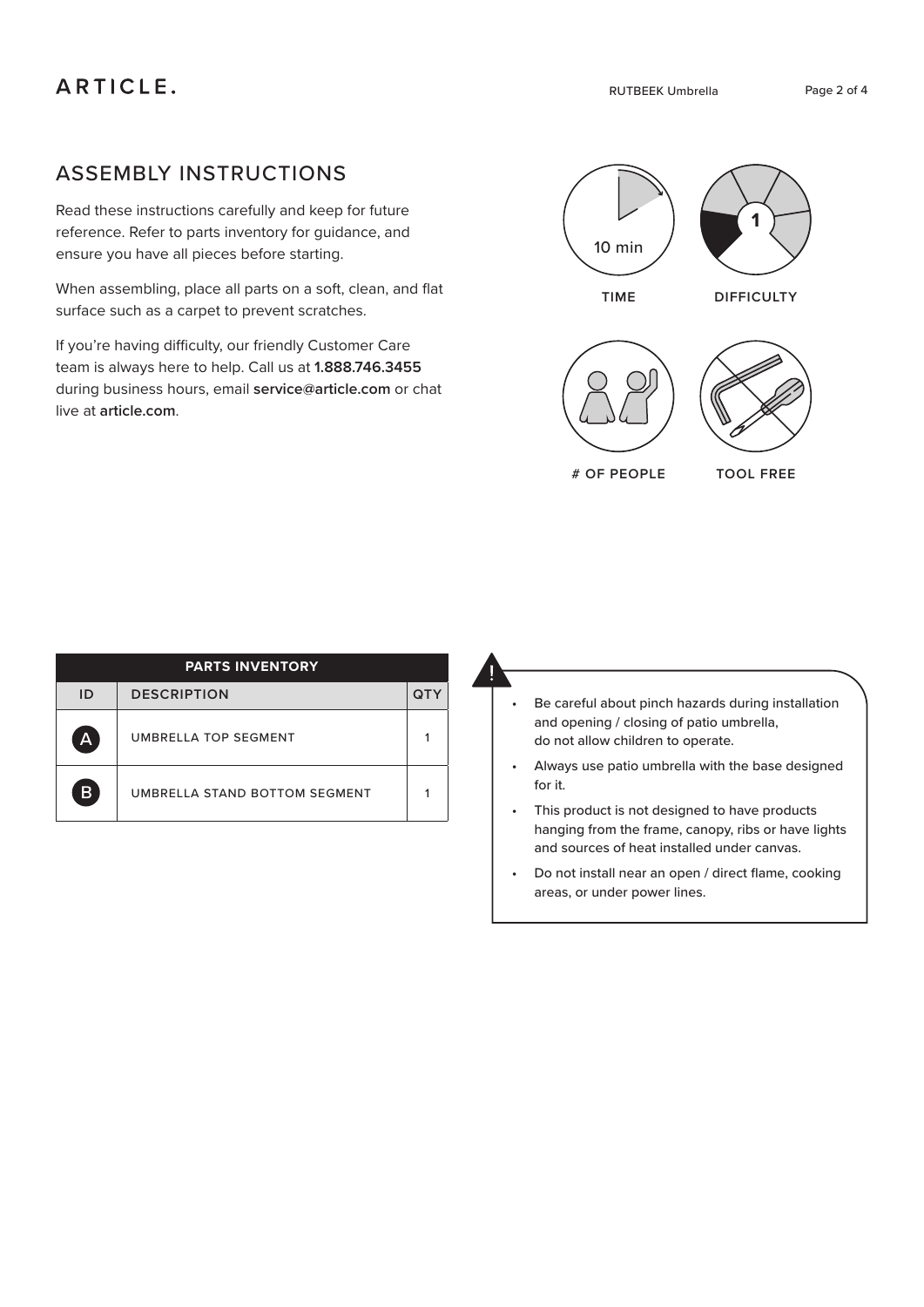1

RUTBEEK Umbrella